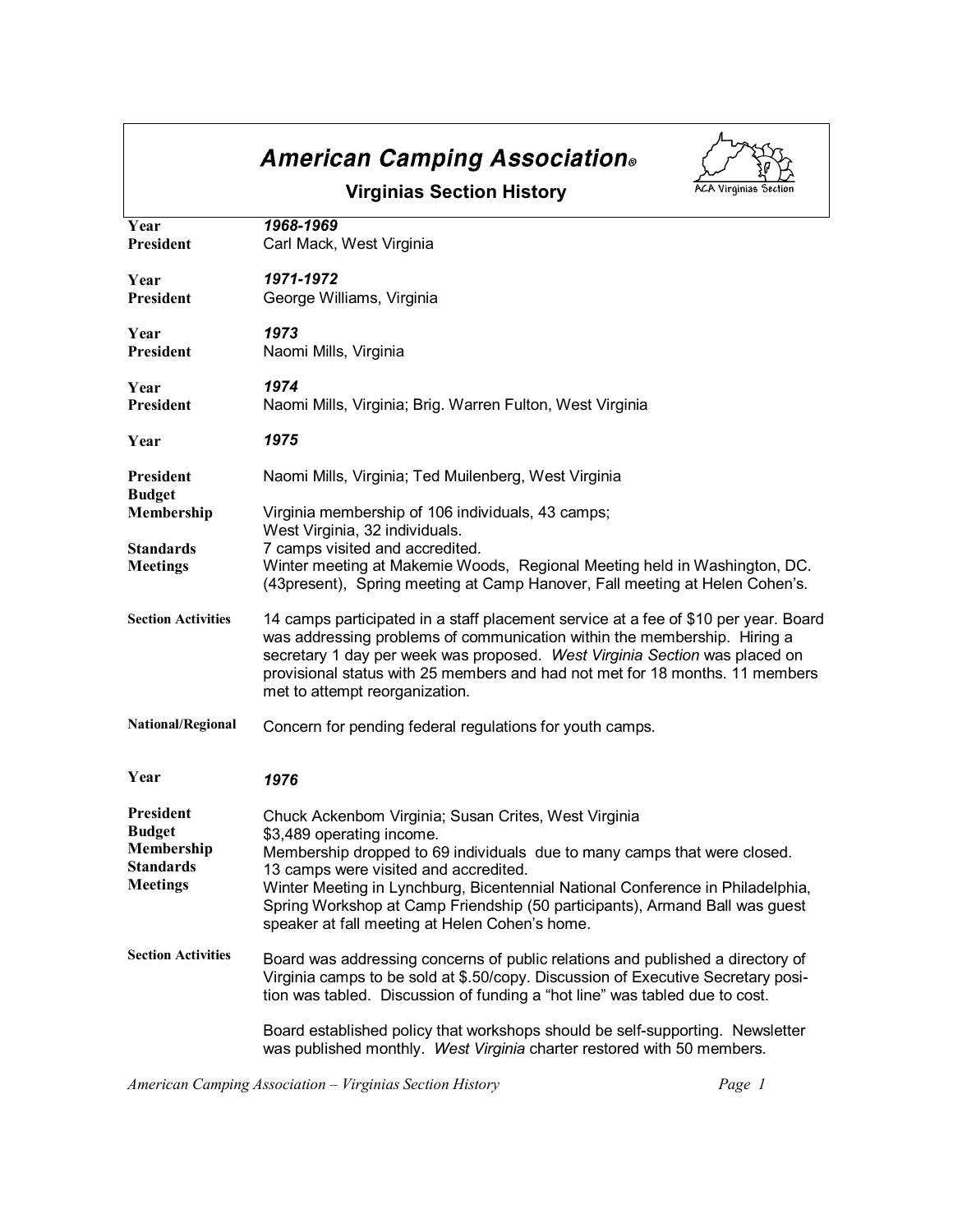|                                                                                 | National Office requested a loan of \$2000-4000 but section finances could not<br>accommodate. Counselor Placement Program had 16 camps participating.                                                                                                                                                                                                                       |
|---------------------------------------------------------------------------------|------------------------------------------------------------------------------------------------------------------------------------------------------------------------------------------------------------------------------------------------------------------------------------------------------------------------------------------------------------------------------|
| National/Regional                                                               | Members were solicited to make a gift to National of \$175. A 90-day loan of<br>\$2000 was also authorized. Youth Camp Safety Act and Child Nutrition Act<br>were pending. Bi-Centennial campfires were held on July 4 across the<br>country.                                                                                                                                |
| Year                                                                            | 1977                                                                                                                                                                                                                                                                                                                                                                         |
| President<br><b>Budget</b><br>Membership<br><b>Standards</b><br><b>Meetings</b> | Chuck Ackenbom, Virginia; Litz Jarvis, West Virginia<br>\$6710 operating budget.<br>12% increase<br>4 camps visited and accredited.<br>Winter Meeting at Camp Bethel, Regional Conference in Buffalo (postponed for<br>6 weeks due to blizzard), Spring Workshops at Camp Kittamaqund (60 in atten-<br>dance), Caving Workshop at Friendship, Fall meeting at Helen Cohen's. |
| National/Regional                                                               | Negative financial position of national was a major concern and their line of<br>credit had been discontinued. Loan was extended and section savings account<br>was assigned as collateral. Camps were exempted from minimum wage re-<br>quirements.                                                                                                                         |
| Year                                                                            | 1978                                                                                                                                                                                                                                                                                                                                                                         |
| President                                                                       | Chuck Ackenbom, Virginia; Litz Jarvis, West Virginia                                                                                                                                                                                                                                                                                                                         |
| <b>Budget</b><br>Membership<br><b>Standards</b><br><b>Meetings</b>              | \$3650 operating budget.<br>2% membership growth.<br>Winter Meeting at Caroline Furnace, National Conference in Los Angeles,<br>Spring Workshop at Camp-on-Craig, Spelunking Workshop at Alkulana, Fall<br>Meeting at Helen Cohen's.                                                                                                                                         |
| Awards                                                                          | Joan Buechler received Section Award.                                                                                                                                                                                                                                                                                                                                        |
| <b>Section Activities</b>                                                       | \$500 scholarship established for Camp Director Certification Institute. Merger<br>of West Virginia and Virginia Sections was approved. By-Laws revised. 65<br>certified in Tripcrafter Course.                                                                                                                                                                              |
| Year                                                                            | 1979                                                                                                                                                                                                                                                                                                                                                                         |
| <b>President</b><br><b>Budget</b><br>Membership<br><b>Standards</b>             | Chuck Ackenbom<br>\$4450 operating budget.                                                                                                                                                                                                                                                                                                                                   |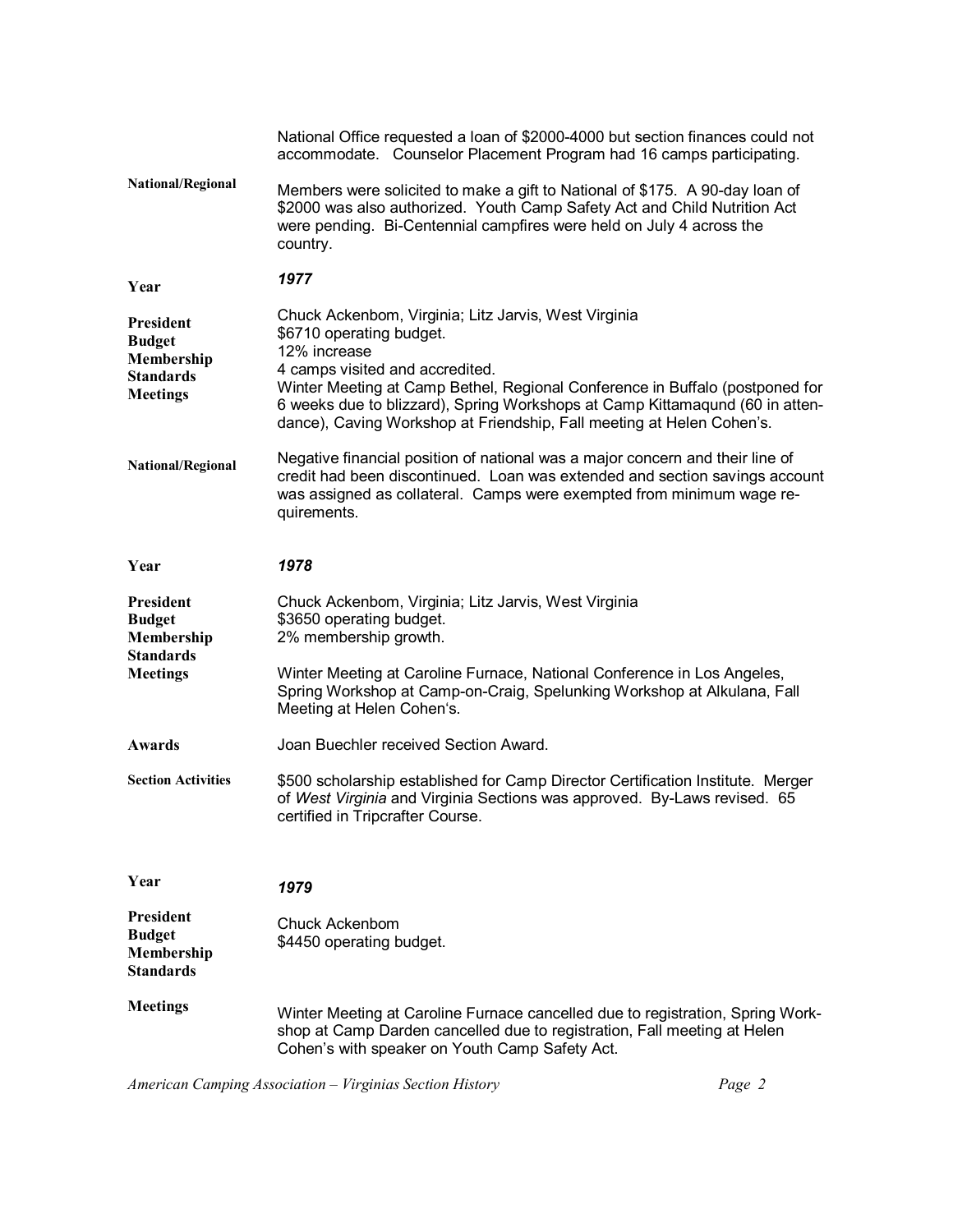| <b>Section Activities</b>                                                                                    | Concern about attendance at section programs. 15 camps participated in<br>counselor placement program, 11 counselors placed. By-Laws revision.                                                                                                                                                                                                                                                                                                                                                                                                                                                                                                                                           |
|--------------------------------------------------------------------------------------------------------------|------------------------------------------------------------------------------------------------------------------------------------------------------------------------------------------------------------------------------------------------------------------------------------------------------------------------------------------------------------------------------------------------------------------------------------------------------------------------------------------------------------------------------------------------------------------------------------------------------------------------------------------------------------------------------------------|
| National/Regional                                                                                            | National Board considering a Captive Insurance program.                                                                                                                                                                                                                                                                                                                                                                                                                                                                                                                                                                                                                                  |
| Year<br>President                                                                                            | 1980<br>Wayne Williams                                                                                                                                                                                                                                                                                                                                                                                                                                                                                                                                                                                                                                                                   |
| <b>Budget</b><br>Membership                                                                                  | 5% membership growth.                                                                                                                                                                                                                                                                                                                                                                                                                                                                                                                                                                                                                                                                    |
| <b>Standards</b><br><b>Meetings</b>                                                                          | Winter meeting in Staunton, National Conference in Boston, Spring Workshop<br>at Camp Friendship, Fall Meeting at Helen Cohen's.                                                                                                                                                                                                                                                                                                                                                                                                                                                                                                                                                         |
| <b>Section Activities</b>                                                                                    | Contribution to "I Believe" in memory of Joan Buechler, former Section<br>President. \$4000 loan was approved to National. West Virginia members<br>were encouraged to meet as a district.                                                                                                                                                                                                                                                                                                                                                                                                                                                                                               |
| Awards                                                                                                       | John Ensign received a National Merit Award. Section Awards to Maile<br>Sheeran and Martha Rucker.                                                                                                                                                                                                                                                                                                                                                                                                                                                                                                                                                                                       |
| National/Regional                                                                                            | National Day Camp Symposium was held. National initiative on staff recruit-<br>ment.                                                                                                                                                                                                                                                                                                                                                                                                                                                                                                                                                                                                     |
| Year                                                                                                         | 1981                                                                                                                                                                                                                                                                                                                                                                                                                                                                                                                                                                                                                                                                                     |
| President<br><b>Budget</b><br>Membership                                                                     | Wayne Williams<br>Operating budget \$4950.<br>89 members.                                                                                                                                                                                                                                                                                                                                                                                                                                                                                                                                                                                                                                |
| <b>Standards</b><br><b>Meetings</b>                                                                          | 25 attended Winter Meeting at Camp Bethel. National Conference in Houston,<br>Spring Workshop at Camp Hanover, Fall Meeting at Helen Cohen's.                                                                                                                                                                                                                                                                                                                                                                                                                                                                                                                                            |
| <b>Section Activities</b>                                                                                    | Staff Placement service was disbanded.                                                                                                                                                                                                                                                                                                                                                                                                                                                                                                                                                                                                                                                   |
| Year                                                                                                         | 1982                                                                                                                                                                                                                                                                                                                                                                                                                                                                                                                                                                                                                                                                                     |
| President<br><b>Budget</b><br>Membership<br><b>Standards</b><br><b>Meetings</b><br><b>Section Activities</b> | Linda Grier<br>Operating budget \$5825.<br>41 camps, 102 members. 15% membership growth.<br>10 camps visited and accredited<br>Winter meeting at Caroline Furnace, Spring workshop at Carysbrook (70 at-<br>tended), National Conference in New York, Chuck Kujawa was speaker at fall<br>meeting at Helen Cohen's home.<br>Concern over lack of preparation of camps visited during the summer. Bill Cole<br>began plans for a direct mail project. Member get-togethers were held in con-<br>junction with the 5 college staff placement days (40 camps participated). By-<br>Laws Revision. Economic Impact Study showed 117 total camps in Virginia<br>with impact of \$2.1 million. |
| National/Regional                                                                                            |                                                                                                                                                                                                                                                                                                                                                                                                                                                                                                                                                                                                                                                                                          |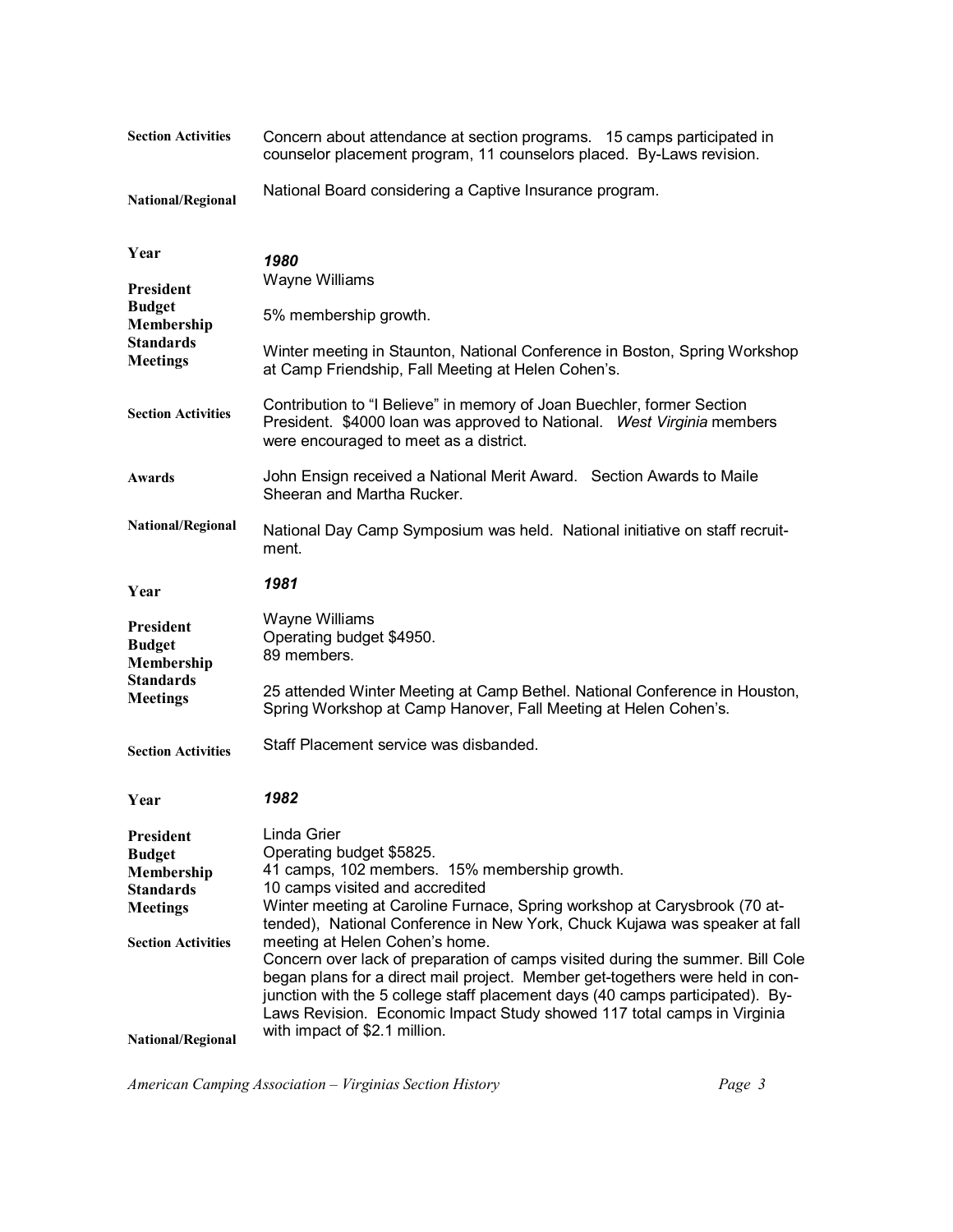**Year President Budget Membership Standards Meetings Section Activities National/Regional Year President Budget Membership Standards Meetings Section Activities National/Regional Year President Budget Membership Standards Meetings Section Activities** National still in a negative financial situation and asked section to forgo interest on loan and make a \$1000 contribution. *1983* Linda Grier Operating budget \$7200. 49 camps, 116 individuals. 14% growth. 16 camps were visited and accredited. Winter Meeting at Camp Greenway, Spring Workshop at Camp Friendship, Fall Meeting at Helen Cohen's, Co-host of Fall Management Conference in Baltimore. Section goals included continued efforts for membership growth, public rela tions and Standards. Summer Opportunities Fair generated \$1000 income and with 73 camps participating and 606 in attendance. Considerable controversy resulted. Public Relations Chair, Bill Cole, launched program of press re leases and media articles and formed an active Public Relations Committee. Chuck Ackenbom was appointed as Co-Chair of 1987 National Conference and was Chair of the Mid-Atlantic Region. *1984* Mel Davis \$9700 operating budget. 115 members. 16 camps visited and accredited. Cooperative Winter Meeting with Chesapeake Section at National Wildlife Fed eration, National Conference in San Diego, Spring Workshop at Bluestone, Fall Meeting at Helen Cohen's. Section initiated a Camp Referral Service for Virginia Section accredited camps which generated \$1298 income. The Second Summer Opportunities Fair was supported by Va Section but sponsored by FAC in order to allow participation by non-ACA camps. 1987 Conference was expanded to become an International Conference. *1985* Mel Davis/Maile Sheeran \$10,750 operating budget. 119 individual members and 52 camps. 15 camps were visited and accredited. National Conference in Atlanta, Spring Workshops at Camp Hanover, Fall meeting was held at Helen Cohen's home with Jean McMullan as speaker. Summer Opportunities Fair continued with 412 families in attendance. A small camp fair was organized at the Charlottesville Mall. 35,000 piece direct mail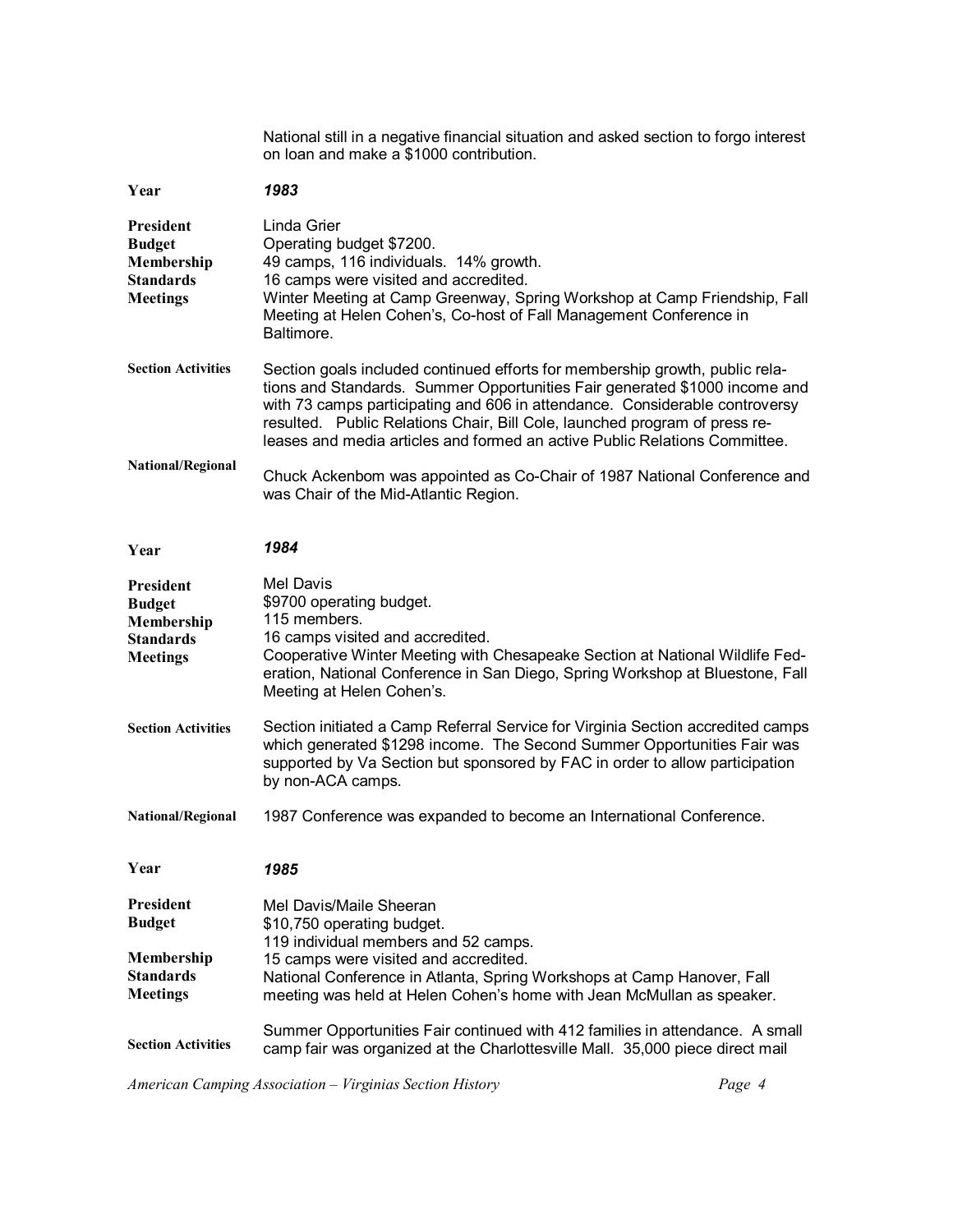project, "Give the Gift of Summer" was distributed in Washington area. Camp Easter Seal West had extensive flood damages. Mel Davis resigned as Section President due to his acceptance as an Army Chaplain. Maile Sheeran, President-Elect, assumed the Presidency. Section supported efforts to restrict Virginia schools from opening before Labor Day.

**National/Regional** The loan to National was continued with a 10% interest fee. National launched a capital fundraising effort for office addition. Day Camp and Diabetic Stan dards were added to Core Standards. Director Certification Program revised.

**Year** *1986*

| President<br><b>Budget</b><br>Membership<br><b>Standards</b><br><b>Meetings</b>         | Maile Sheeran<br>\$14,200 operating budget.<br>19% membership growth to 143 individuals, 63 camps.<br>16 camps visited and accredited.<br>Winter Meeting at National Wildlife Federation, Spring Workshops at Camp<br>Highroad, Fall Meeting at Helen Cohen's.                                                                                                                                                                                                                                                                                                                                                                                                                                                                                                                                                                                                                                                                                                             |
|-----------------------------------------------------------------------------------------|----------------------------------------------------------------------------------------------------------------------------------------------------------------------------------------------------------------------------------------------------------------------------------------------------------------------------------------------------------------------------------------------------------------------------------------------------------------------------------------------------------------------------------------------------------------------------------------------------------------------------------------------------------------------------------------------------------------------------------------------------------------------------------------------------------------------------------------------------------------------------------------------------------------------------------------------------------------------------|
| <b>Section Activities</b>                                                               | Summer Opportunities Fair was not offered. Section agreed to hold a second<br>"Up With People" concert at the Patriot Center to offset cost of performance at<br>the National Conference. Minutes show that Cooper Dawson said that the<br>problem of AIDS in camps should be approached in the following manner: "Sit<br>on your fanny and keep your mouth shut."                                                                                                                                                                                                                                                                                                                                                                                                                                                                                                                                                                                                         |
| <b>National/Regional</b>                                                                | Celebrated the $125th$ anniversary of camping.                                                                                                                                                                                                                                                                                                                                                                                                                                                                                                                                                                                                                                                                                                                                                                                                                                                                                                                             |
| Year<br>President<br><b>Budget</b><br>Membership<br><b>Standards</b><br><b>Meetings</b> | 1987<br>Maile Sheeran<br>\$21,700<br>56 camps<br>14 camps visited and accredited.<br>Winter meeting was cancelled due to a blizzard, International Camping<br>Congress in<br>Washington, Spring Workshop at Carysbrook, Fall Meeting at Helen Cohen's home                                                                                                                                                                                                                                                                                                                                                                                                                                                                                                                                                                                                                                                                                                                 |
| <b>Section Activities</b>                                                               | Section was Co-Host of 1987 International Camping Congress with 1800<br>people<br>from 27 countries, 220 workshop sessions and seminars, the largest ever held. \$4000<br>was received from the profits. Sponsored "Up With People" Concert. A direct mail pro-<br>ject, "Experience the Magic of Summer" to 150,000<br>homes was organized by Chuck Ackenbom with 23 camps participating, netting \$4094.<br>Section raised 114% of \$25,000 goal, \$28,410, for the National Capital Campaign. This<br>was earmarked to build the Archives. Distributed Parent Guides to 75 Embassies in<br>Washington. 20 camps visited. T-Shirts were sold with a profit of \$768 for "I Believe".<br>Debate on affiliation agreement to attempt to remove Fairfax County from Chesapeake<br>Section's jurisdiction. Recommendation passed to Regional Board. Linda Grier was<br>elected Chairperson of the Mid-Atlantic Region for 1987 and 1988 and member of the<br>National Board. |
| <b>National/Regional</b>                                                                | Legislative concern: Safe Water Act. FUTA exemption passed.                                                                                                                                                                                                                                                                                                                                                                                                                                                                                                                                                                                                                                                                                                                                                                                                                                                                                                                |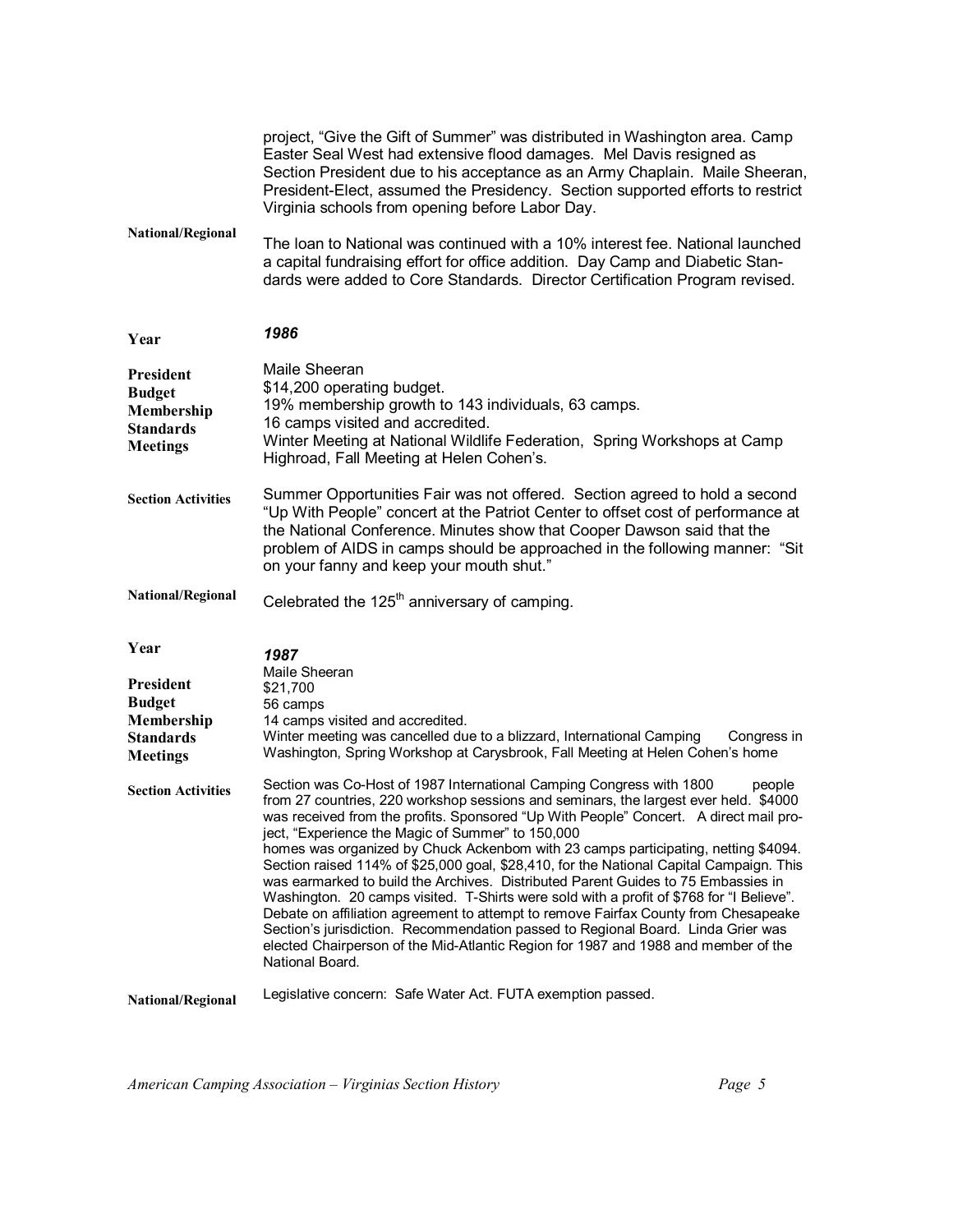| Year                                                                                   | 1988                                                                                                                                                                                                                                                                                                                                                                                                                                                                                                                                                                                                                                                                                                         |
|----------------------------------------------------------------------------------------|--------------------------------------------------------------------------------------------------------------------------------------------------------------------------------------------------------------------------------------------------------------------------------------------------------------------------------------------------------------------------------------------------------------------------------------------------------------------------------------------------------------------------------------------------------------------------------------------------------------------------------------------------------------------------------------------------------------|
| <b>President</b><br><b>Budget</b><br>Membership<br><b>Standards</b><br><b>Meetings</b> | Toni Baughman<br>\$14,900<br>141 members and 60 camps.<br>18 camps visited.<br>Winter Meeting at National Wildlife Federation, National Conference in<br>Nashville, Spring Workshop at Camp Friendship, Fall Meeting at Helen<br>Cohen's home.                                                                                                                                                                                                                                                                                                                                                                                                                                                               |
| Awards                                                                                 | National Wildlife Federation received National Special Recognition Award.                                                                                                                                                                                                                                                                                                                                                                                                                                                                                                                                                                                                                                    |
| <b>Section Activities</b><br>National/Regional                                         | Summer Opportunities Fairs were organized by Karen Rosenbaum with 40<br>camps participating at hotels in Bethesda and Tysons Corner with a profit of<br>\$3774. "Magic of Summer Camping" marketing program showed a profit of<br>\$4,094. Section Directory was published.<br>National Board resolved dispute with Chesapeake and assigned counties in<br>Northern Virginia to Virginias Section. Renewed Ioan to National at 9%<br>interest.                                                                                                                                                                                                                                                               |
| Year                                                                                   | 1989                                                                                                                                                                                                                                                                                                                                                                                                                                                                                                                                                                                                                                                                                                         |
| <b>President</b><br><b>Budget</b><br>Membership<br><b>Standards</b>                    | Toni Baughman<br>\$17,100 operating budget. (\$17,444 in assets)<br>133 members and 67 camps.                                                                                                                                                                                                                                                                                                                                                                                                                                                                                                                                                                                                                |
| <b>Meetings</b>                                                                        | Winter Meeting at National Wildlife Federation, National Conference in Seattle,<br>Spring Workshop at Camp Hanover, Fall meeting at Kittamagund.                                                                                                                                                                                                                                                                                                                                                                                                                                                                                                                                                             |
| Awards                                                                                 | Cooper Dawson Award was established and awarded to Cooper Dawson.                                                                                                                                                                                                                                                                                                                                                                                                                                                                                                                                                                                                                                            |
| <b>Section Activities</b>                                                              | 1000 copies of a Section Directory were printed with a special exemption from<br>National to allow sales and marketed through the Southland Corporation. Tar-<br>geting mailing project, "Treasure Chest" of 280,000 pieces was marketed to six<br>regions in cooperation with OSS. Section profit was \$2500. Summer<br>Opportunities Fair was held at Tyson's Corner and a second fair, sponsored by<br>FAC, was held in Bethesda. ByLaws revised. Use of styrofoam products was<br>eliminated from Section events. Decision was made to discontinue sponsor-<br>ship of Summer Opportunities Fair. Sofeld offered free booth to ACA at their<br>camp fairs. Camp Target Association sponsored by Section. |
| Year                                                                                   | 1990                                                                                                                                                                                                                                                                                                                                                                                                                                                                                                                                                                                                                                                                                                         |
| <b>President</b><br><b>Budget</b><br>Membership<br><b>Standards</b><br><b>Meetings</b> | Karen Rosenbaum<br>\$19,900<br>146 members and 73 camps.<br>24 camps were visited.<br>Winter meeting with Chesapeake held at the National Wildlife Federation,<br>National Conference in Boston, Spring Workshop at Camp Hanover, Fall                                                                                                                                                                                                                                                                                                                                                                                                                                                                       |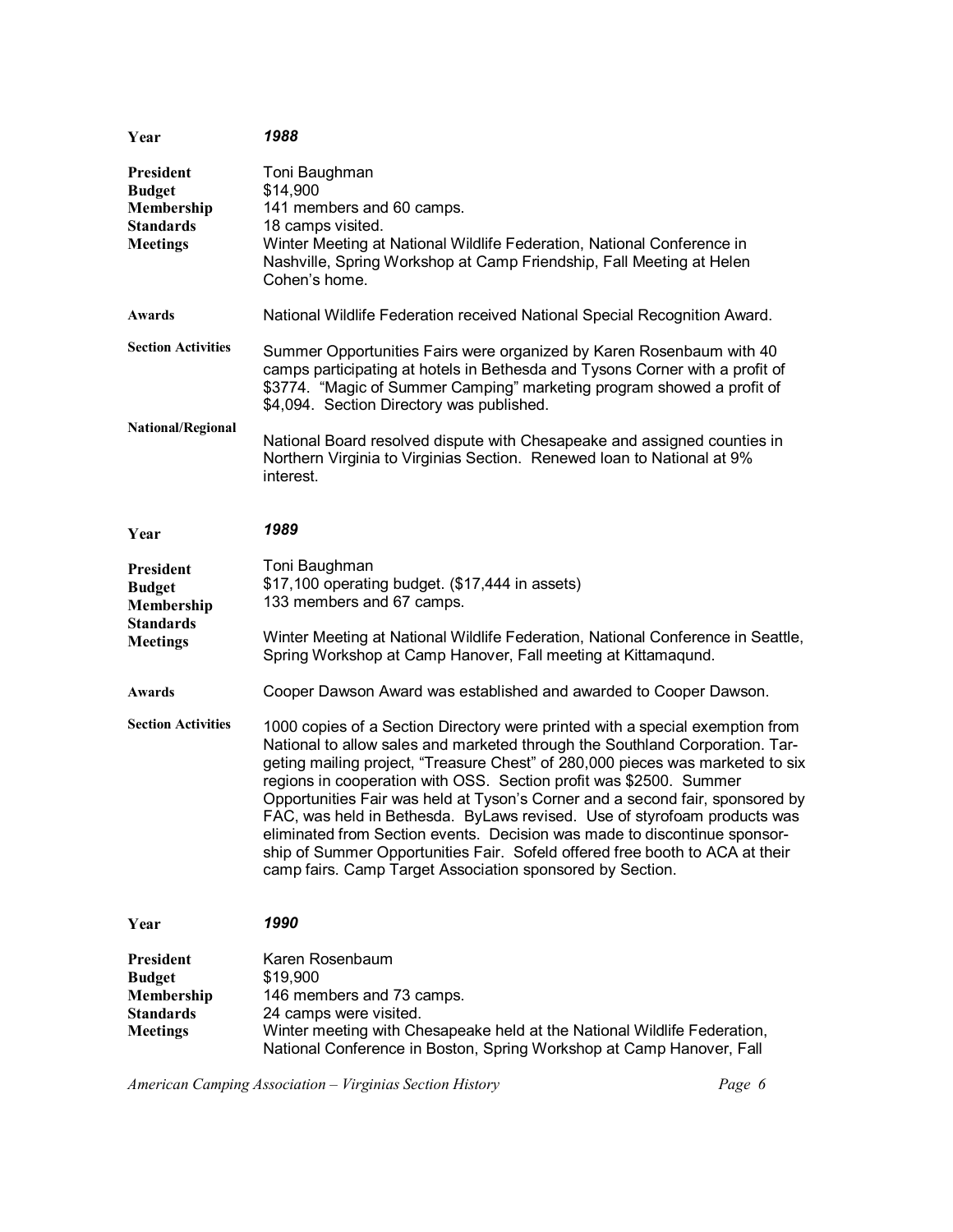|                                                                                        | meeting at Camp Friendship.                                                                                                                                                                                                                                                                                                                                                                                                                                                                                                |
|----------------------------------------------------------------------------------------|----------------------------------------------------------------------------------------------------------------------------------------------------------------------------------------------------------------------------------------------------------------------------------------------------------------------------------------------------------------------------------------------------------------------------------------------------------------------------------------------------------------------------|
| Awards                                                                                 | Section received a National Membership Award.                                                                                                                                                                                                                                                                                                                                                                                                                                                                              |
| <b>Section Activities</b>                                                              | All Virginia day and resident camps were required to register with Dept. of<br>Social Services. Section decided not to sponsor the Camp Target Association.<br>West Va. Camps organized to try to have the sales tax on tuition removed.                                                                                                                                                                                                                                                                                   |
| National/Regional                                                                      | Concern that J-1 visa provision for international staff could be lost. Chuck<br>Ackenbom began 3-year tenure as National President. Reciprocal<br>membership arrangement with Christian Camping International.                                                                                                                                                                                                                                                                                                             |
| Year                                                                                   | 1991                                                                                                                                                                                                                                                                                                                                                                                                                                                                                                                       |
| <b>President</b><br><b>Budget</b><br>Membership<br><b>Standards</b><br><b>Meetings</b> | Karen Rosenbaum<br>\$20,700<br>137 and 65 camps.<br>16 camps were visited and accredited.<br>Winter Meeting at National Wildlife Federation, National Conference in Detroit,<br>Spring Workshop at Westview on the James, Fall Meeting was held at<br>Bluestone.                                                                                                                                                                                                                                                           |
| Awards                                                                                 | Linda Grier received Mid-Atlantic Region Honor Award.                                                                                                                                                                                                                                                                                                                                                                                                                                                                      |
| <b>Section Activities</b>                                                              | Regulations for licensed school age programs (day camps) were drafted by<br>DSS. Section Directories were published in cooperation with Chesapeake<br>Section to be sold at \$1.00 each. Added toll-free section phone. Section<br>sponsored Richmond Camp Fair at St. Christopher's with 101 families and 20<br>camps participating. Section directories were published in conjunction with<br>Chesapeake. Participated in State Task Force on Day Camps. DSS reported<br>140 day camps, 229 resident camps in the state. |
| National/Regional                                                                      | Postcard poll of section members to determine popular opinion on year-round<br>schools and the FICA initiative. 65% supported the FICA initiative contribution<br>of \$2000; the year-round schools issue was opposed by 65%, supported by<br>16% and 20% ambivalent. Equine Liability Act passed.                                                                                                                                                                                                                         |
| Year                                                                                   | 1992                                                                                                                                                                                                                                                                                                                                                                                                                                                                                                                       |
| <b>President</b><br><b>Budget</b><br>Membership<br><b>Standards</b><br><b>Meetings</b> | Karen Rosenbaum<br>\$23,700 145 individuals and 69 camps.<br>18 camps were visited and approved.<br>Winter Meeting at National Wildlife Federation, National Conference in<br>Albuquerque, Spring Training at Camp Virginia Jaycee, Fall Meeting at Camp<br>Skimino,                                                                                                                                                                                                                                                       |
| <b>Awards</b>                                                                          | Susan Johnson - Distinguished Service Award; Bill Cole received the Special<br>Recognition Award at the National Conference                                                                                                                                                                                                                                                                                                                                                                                                |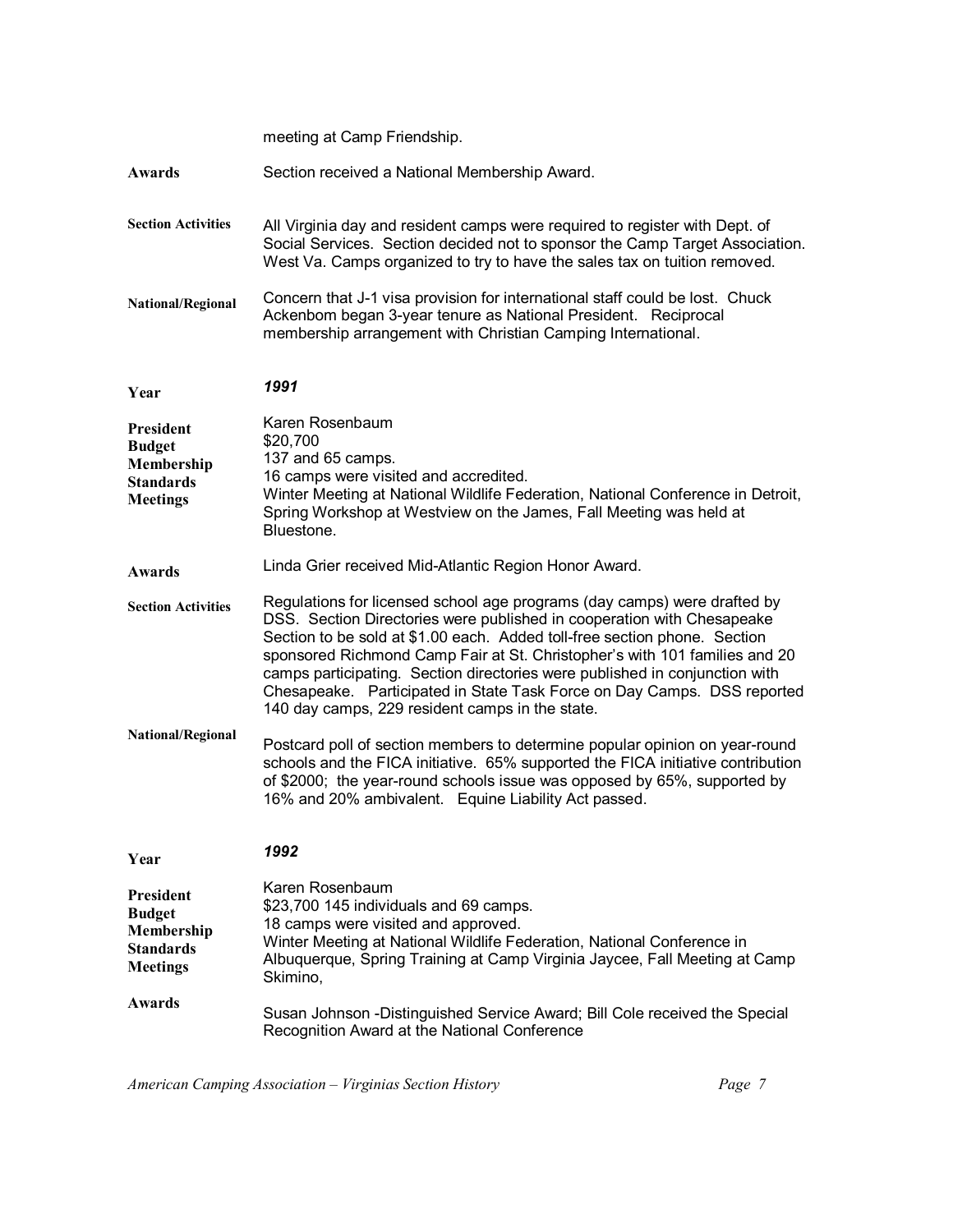| <b>Section Activities</b>                                                              | Richmond Camp Fair was held at St. Christopher's School with 23 camps<br>participating. DSS reported 400 camps operating in Virginia. Three members<br>were sent to the National Ambassador training and organized the<br>Ambassador's program in the section with nine additional presenters.                                                                           |
|----------------------------------------------------------------------------------------|--------------------------------------------------------------------------------------------------------------------------------------------------------------------------------------------------------------------------------------------------------------------------------------------------------------------------------------------------------------------------|
| National/Regional                                                                      | FICA Initiative defeated.                                                                                                                                                                                                                                                                                                                                                |
| Year                                                                                   | 1993                                                                                                                                                                                                                                                                                                                                                                     |
| President<br><b>Budget</b><br>Membership<br><b>Standards</b><br><b>Meetings</b>        | Karen Rosenbaum<br>\$35,300<br>151 members, 64 camps.<br>22 camps visited and accredited.<br>Winter Meeting at Northern Va. 4H Center, National Conference in Pittsburgh,<br>Spring Workshop at Holiday Lake 4H Center had 55 participants, Fall Meeting<br>(dinner-dance) in Front Royal, National Risk Management Workshop (Camp<br>White Cloud) was held in Richmond. |
| Awards                                                                                 | Alice Schreiner - S. Cooper Dawson Award; Linda Grier received National<br>Honor Award.                                                                                                                                                                                                                                                                                  |
| <b>Section Activities</b>                                                              | Tidewater Parent was granted permission to assume the Richmond Camp Fair.<br>50 Russian campers were placed in Virginias and Chesapeake camps. Board<br>explored possibility of hiring a secretary.                                                                                                                                                                      |
| National/Regional                                                                      | J-1 Visa issue has been resolved with some stipulations. Section pledged<br>\$2500 over 5 years to the National Endowment Campaign. National launched<br>a public relations initiative. New OSHA and ADA regulations took effect.                                                                                                                                        |
| Year                                                                                   | 1994                                                                                                                                                                                                                                                                                                                                                                     |
| <b>President</b><br><b>Budget</b><br>Membership<br><b>Standards</b><br><b>Meetings</b> | <b>Everett Werness</b><br>\$24,979<br>165 members, 55 camps.<br>23 camps visited and approved.<br>Winter Meeting at Camp Hanover, International Camping Congress/ACA<br>National Conference was held in Toronto, Ontario, Canada, Spring Workshop<br>at Holiday Lake 4H Center, Fall Meeting at Shenandoah Resort.                                                       |
| <b>Section Activities</b>                                                              | DSS Day Care/Day Camp regulations went into effect. Feasibility study on<br>hiring a secretary.                                                                                                                                                                                                                                                                          |
| <b>National/Regional</b>                                                               | National Public Awareness Campaign, chaired by Chuck Ackenbom.                                                                                                                                                                                                                                                                                                           |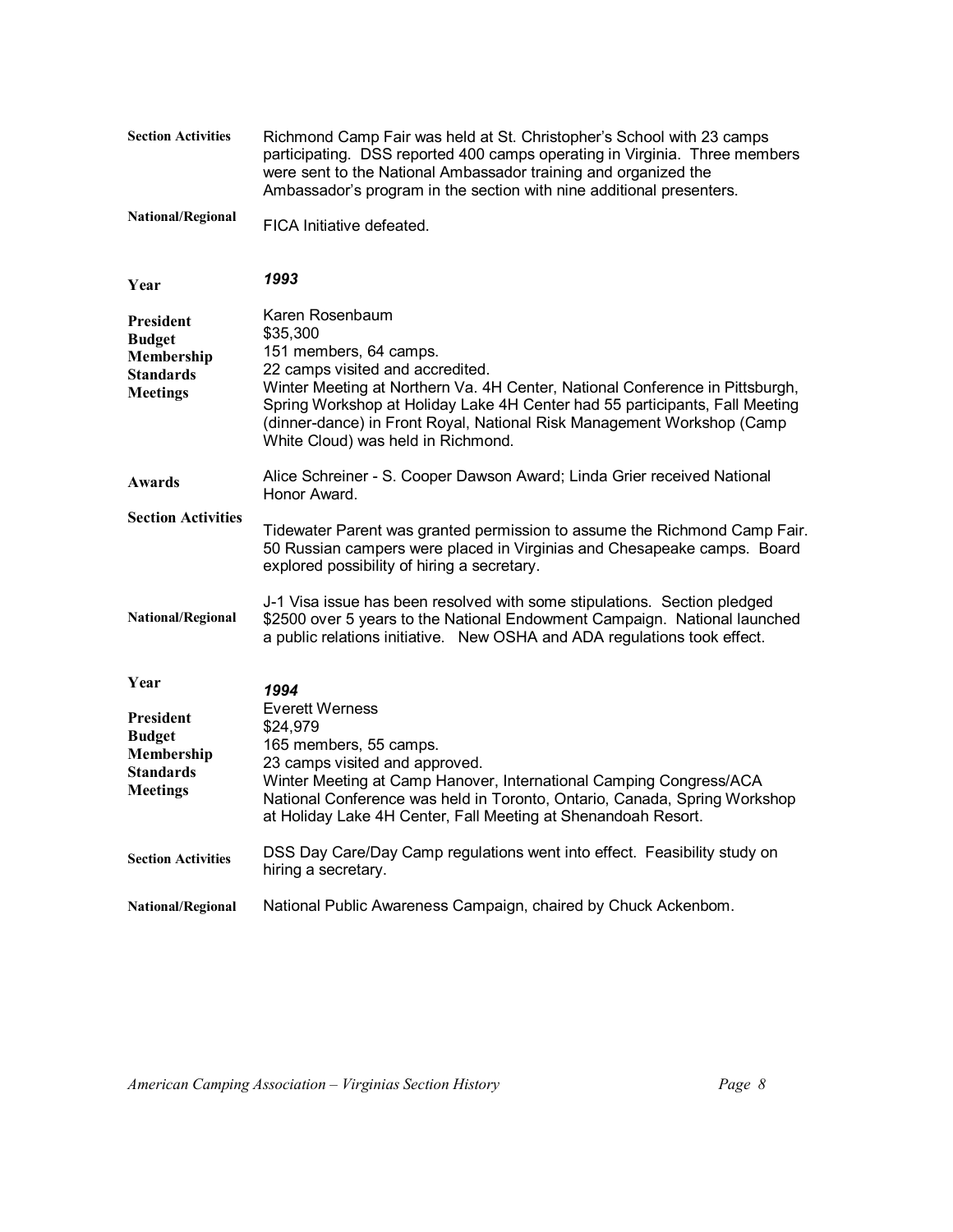| Year<br>President<br><b>Budget</b><br>Membership<br><b>Standards</b><br><b>Meetings</b> | 1995<br><b>Everett Werness</b><br>165 members, 66 camps.<br>14 camps and conference centers visited and accredited.<br>Winter Meeting at Airfield 4-H Center, National Conference in Orlando, Spring<br>Workshops at Chanco, Fall meeting in Harrisonburg.                                                                |
|-----------------------------------------------------------------------------------------|---------------------------------------------------------------------------------------------------------------------------------------------------------------------------------------------------------------------------------------------------------------------------------------------------------------------------|
| Awards                                                                                  | BB Strum received Cooper Dawson Award and Toni Baughman received<br>Distinguished Service Award.                                                                                                                                                                                                                          |
| <b>Section Activities</b>                                                               | Task force organized on collaborative efforts with Chesapeake Section.<br>Resolution of Referral endorsed for Council of Delegates to oppose dropping of<br>the CCD program.                                                                                                                                              |
| National/Regional                                                                       | Support of \$1500 was given to the National Public Awareness program.<br>Section Pledge to National Endowment was increased from \$2500 to \$5000.<br>Morry Stein, National Board Member, was killed in American Eagle crash, Edie<br>Klein, past National President, died of cancer. Decision on CCD program on<br>hold. |
| Year                                                                                    | 1996                                                                                                                                                                                                                                                                                                                      |
| President<br><b>Budget</b><br>Membership<br><b>Standards</b><br><b>Meetings</b>         | Rev. J. David Pratt<br>\$27,000<br>168 members, 63 service fee camps.<br>22 camps visited and accredited.<br>Winter Meeting at Chanco, National Conference in San Diego, Spring<br>Workshops at Caroline Furnace, Fall meeting at Helen Cohen's in<br>Charlottesville.                                                    |
| <b>Section Activities</b>                                                               | Karen Rosenbaum created the first section website in conjunction with<br>Chesapeake and linked to National.                                                                                                                                                                                                               |
| National/Regional                                                                       | Discussion of Video and Music licensing requirements. Request to National to<br>intervene on further licensure requirements.                                                                                                                                                                                              |
| Year<br>President<br><b>Budget</b><br>Membership<br>Standards<br><b>Meetings</b>        | 1997<br>Rev. J. David Pratt<br>\$23,200<br>166 members, 62 service fee camps.<br>24 camps visited and approved.<br>Winter Conference at Northern Va. 4H Center, National Conference in New<br>Orleans, Spring Training at Highroad, Fall meeting at Camp Friendship.                                                      |
| <b>Section Activities</b>                                                               | Bill Carrington, director of Mont Shenandoah died. By-Laws Revision.                                                                                                                                                                                                                                                      |
| <b>National</b>                                                                         | Standards Field Tests were held amidst considerable controversy.                                                                                                                                                                                                                                                          |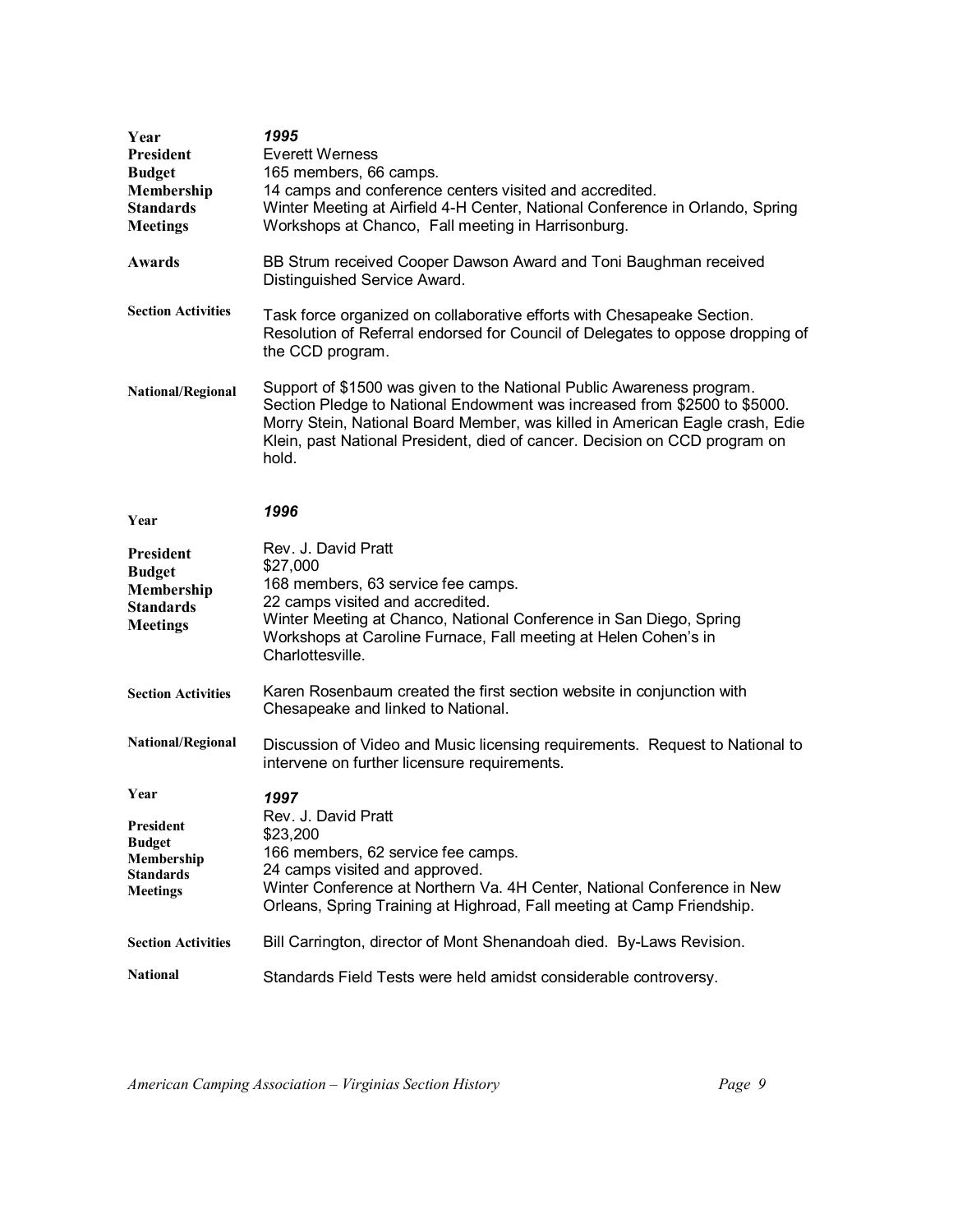| Year                                                                     | 1998                                                                                                                                                                                                                                                                                                                                      |
|--------------------------------------------------------------------------|-------------------------------------------------------------------------------------------------------------------------------------------------------------------------------------------------------------------------------------------------------------------------------------------------------------------------------------------|
| President<br><b>Budget</b><br>Membership<br>Standards<br><b>Meetings</b> | Rev. J. David Pratt<br>\$23,700<br>163 members, 61 camps.<br>6 camps visited and approved.<br>Winter Meeting at Northern Va. 4H Center (43 in attendance), National<br>Conference in Dallas, Spring Workshops at Various camps, Fall Meeting at<br>Cole's Trip.                                                                           |
| <b>Section Activities</b>                                                | 1500 section directories were printed and mailed. Section website was linked<br>to national's. Section website was discontinued. Chesapeake withdrew<br>cooperation on website and directory and did not want to pursue a joint office.<br>Hiring of a Section Executive was approved, and Jean Swartz was hired to fill<br>the position. |
| National/Regional                                                        | Section continued to oppose year-round standards program.                                                                                                                                                                                                                                                                                 |
| Year                                                                     | 1999                                                                                                                                                                                                                                                                                                                                      |
| President<br><b>Budget</b><br>Membership<br><b>Standards</b>             | Sam Dawson<br>\$32,000.<br>154 members, 62 camps.<br>16 camps visited and approved under new Standards program including<br>year-round programs.                                                                                                                                                                                          |
| <b>Meetings</b>                                                          | Winter Meeting at Skimino (45 in attendance), National Conference in Chicago,<br>Spring - All camps were invited to share training opportunities with other<br>camps, Fall Meeting at Markel Insurance in Richmond,                                                                                                                       |
| Awards                                                                   | Section Distinguished Service Awards were presented to Hille Blackshaw and<br>David Pratt. Cooper Dawson Award was presented to Maile Armstrong. Rev.<br>John Ensign received Outstanding Service Award. Chuck Ackenbom received<br>the National Distinguished Service Award and Ed Schirick received Hedley<br>Dimock Award.             |
| <b>Section Activities</b>                                                | By-Laws Revision.                                                                                                                                                                                                                                                                                                                         |
| <b>National</b>                                                          | New Year-Round Standards Revision took effect.                                                                                                                                                                                                                                                                                            |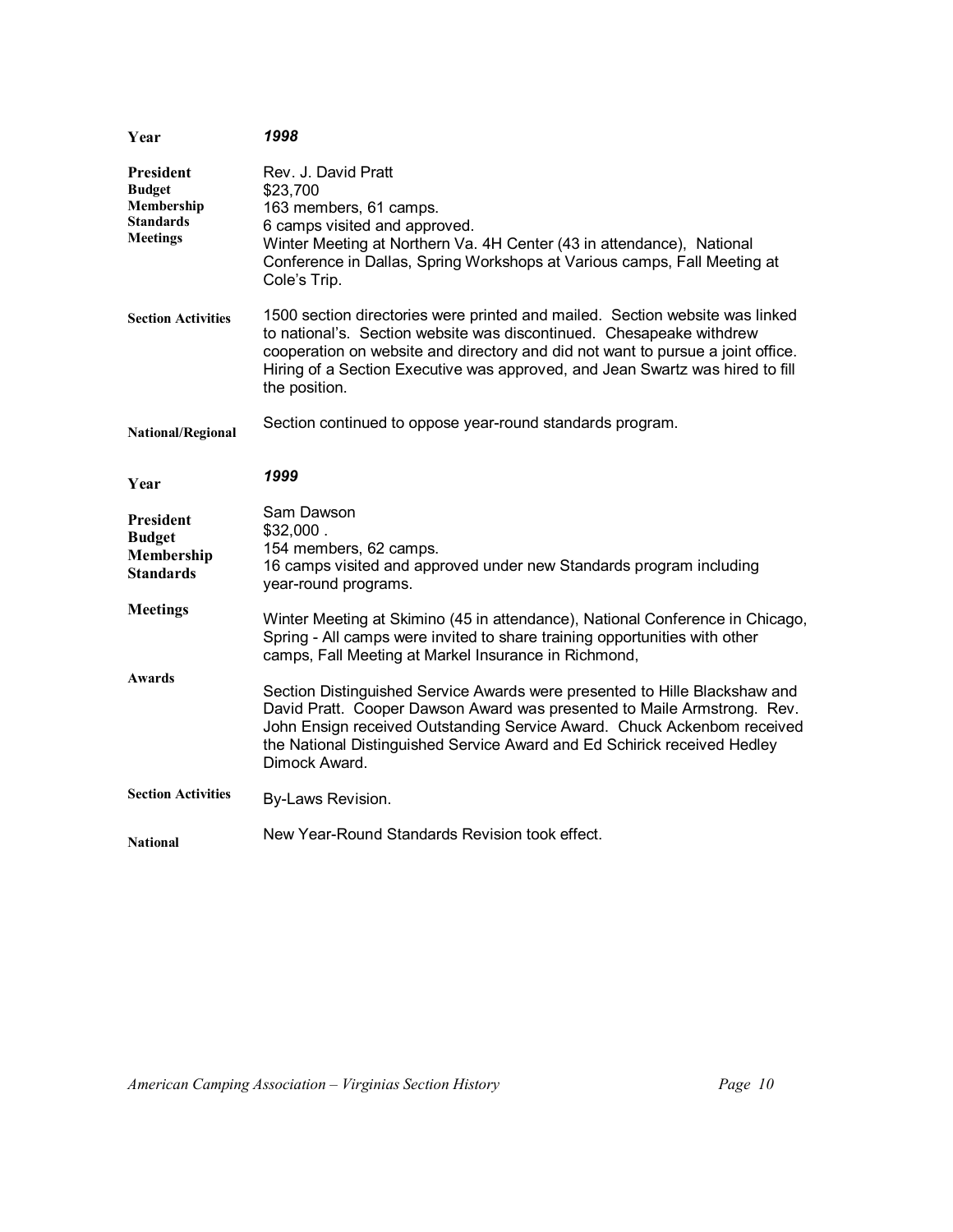| Year                                                                            | 2000                                                                                                                                                                                                                                                                                                                                                                                                                                                  |
|---------------------------------------------------------------------------------|-------------------------------------------------------------------------------------------------------------------------------------------------------------------------------------------------------------------------------------------------------------------------------------------------------------------------------------------------------------------------------------------------------------------------------------------------------|
| President<br><b>Budget</b><br>Membership<br>Standards<br>Meetings               | Sam Dawson<br>\$26,200<br>174 members, 64 camps<br>28 camps visited and accredited.<br>Winter meeting at Camp Bethel, National Conference in Albuquerque, Spring<br>certification courses at Camp Friendship, Fall Meeting in Tyson's Corner with<br>Peg Smith as speaker.                                                                                                                                                                            |
| <b>Section Activities</b>                                                       | Section Executive position changed to Executive Secretary. Jean Swartz<br>resigned and search committee designated to fill position. Work began on<br>co-hosting with Chesapeake of 2002 National Conference in Washington.<br>Greg Cronin as Co-Chair. Rachel Bryant, Director of Greenbriar River Center<br>and Section Board member, died in an accident. New dues structure<br>generated income of \$45,863 which was determined to be excessive. |
| <b>National</b>                                                                 | Legislative Concerns: Criminal Background Checks, Year-Round Schools,<br>fees by INS for international staff. National website expanded to provide wide<br>array of services.                                                                                                                                                                                                                                                                         |
| Year                                                                            | 2001                                                                                                                                                                                                                                                                                                                                                                                                                                                  |
| President<br><b>Budget</b><br>Membership<br><b>Standards</b><br><b>Meetings</b> | Sam Dawson<br>\$39,000<br>168 members, 62 camps<br>Winter meeting at Friendship with 65 in attendance, National Conference in                                                                                                                                                                                                                                                                                                                         |
|                                                                                 | Orlando, Cooperative Spring Staff Training, Fall meeting at Friendship.                                                                                                                                                                                                                                                                                                                                                                               |
| Awards                                                                          | Richard Pulliam received Section Service Award, Sam Dawson received<br>Presidential Service Award.                                                                                                                                                                                                                                                                                                                                                    |
| <b>Section Activities</b>                                                       | Linda Pulliam hired as Section Executive Secretary. CJ Solis developed new<br>Section website to be used both by members and the public and linked to the<br>National website. Professional Development Scholarship program developed.<br>Board training with Susan Yoder.                                                                                                                                                                            |
| <b>National/Regional</b>                                                        | 9/11 Terrorist attacks and effects on camps. Bunk bed regulations, CIPRIS, 15<br>-passenger vans.                                                                                                                                                                                                                                                                                                                                                     |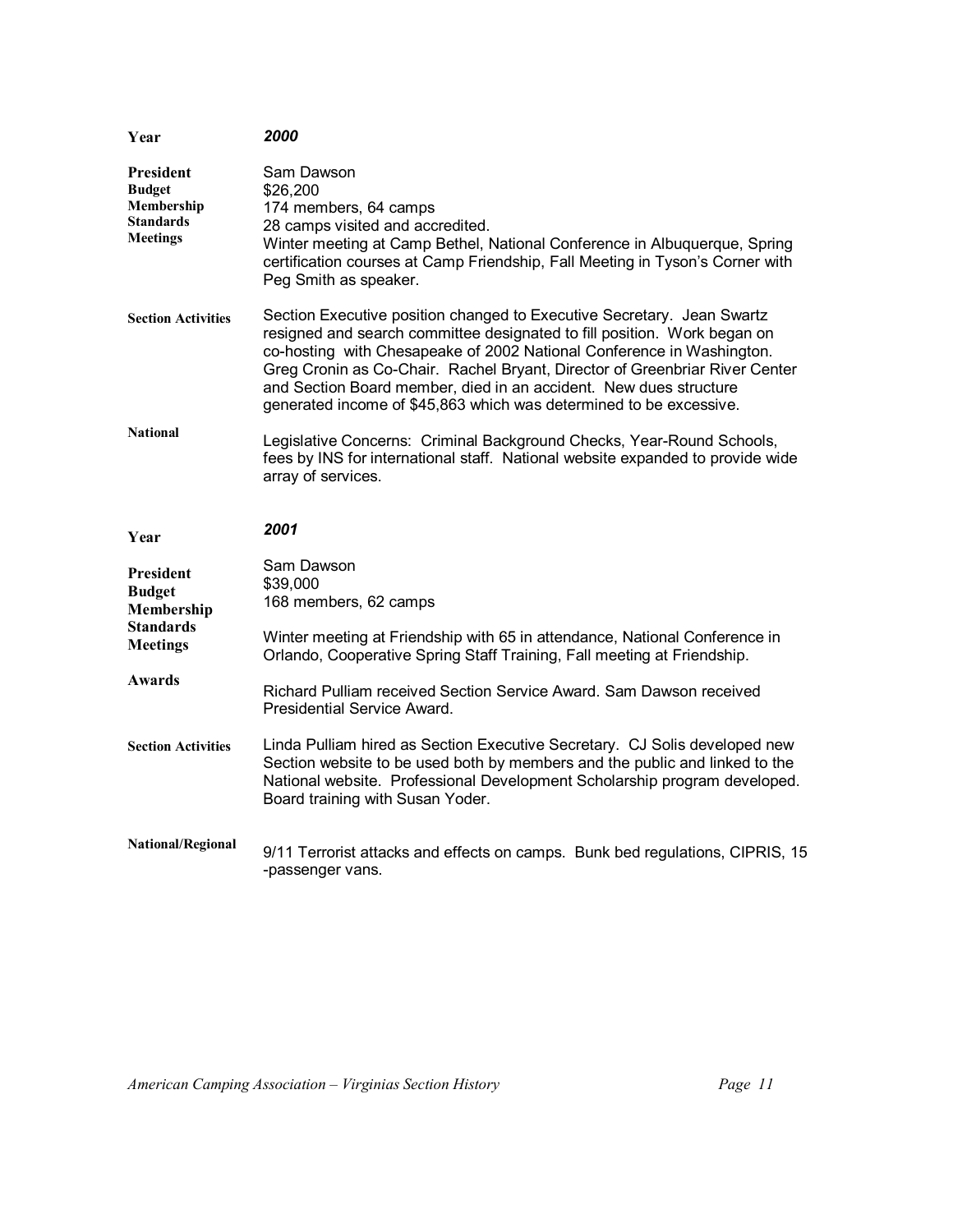| Year                                            | 2002                                                                                                                                                                                                                                                                                                                                                                                                                                                                                                                                                                                                                           |
|-------------------------------------------------|--------------------------------------------------------------------------------------------------------------------------------------------------------------------------------------------------------------------------------------------------------------------------------------------------------------------------------------------------------------------------------------------------------------------------------------------------------------------------------------------------------------------------------------------------------------------------------------------------------------------------------|
| <b>President</b><br><b>Budget</b><br>Membership | Diane Tyrrell<br>\$33,750<br>181 individuals, 56 accredited camps, 4 affiliates in January; 188 individuals, 55 accred-<br>ited and 5 affiliated camps in April; 193 members, 65 camps in October.                                                                                                                                                                                                                                                                                                                                                                                                                             |
| <b>Standards</b>                                | 20 camps visited.                                                                                                                                                                                                                                                                                                                                                                                                                                                                                                                                                                                                              |
| <b>Meetings</b>                                 | January meeting held at Northern Virginia 4H Center with approximately 75 in<br>attendance. Spring volunteer picnic and workshop were held at Northern Va. 4H Center<br>with approximately 50 total in attendance. Fall Workshop held at Camp Horizons with<br>approximately 80 in attendance.                                                                                                                                                                                                                                                                                                                                 |
| <b>Section Activities</b>                       | Virginias and Chesapeake Sections served as Host Committee for National Conference<br>held at Omni Shoreham in February, netting \$2744 per Section. Full Section Charter<br>was presented to Virginias at the National Conference. Resolution of Referral intro-<br>duced by Section at National Conference. Section By-Laws change. Section Office<br>moved to Bullock, NC, with Post Office Box in Clarksville, VA. Toni Baughman, past<br>Section President, and Bev Cosby of Camp Kum-Ba-Yah died. Section purchased and<br>sold ACA Virginias polo shirts. Toni Baughman Professional Development Grant fund<br>started. |
| National/Regional                               | Legislative concerns: visas for international staff, 15-passenger vans New dues<br>structure implemented.                                                                                                                                                                                                                                                                                                                                                                                                                                                                                                                      |
| Year                                            | 2003                                                                                                                                                                                                                                                                                                                                                                                                                                                                                                                                                                                                                           |
| President<br><b>Budget</b><br>Membership        | Diane Tyrrell<br>\$36,000<br>192 members, 55 accredited camps, 7 affiliated camps in April.                                                                                                                                                                                                                                                                                                                                                                                                                                                                                                                                    |
| <b>Standards</b>                                | 26 camps visited.                                                                                                                                                                                                                                                                                                                                                                                                                                                                                                                                                                                                              |
| <b>Meetings</b>                                 | January meeting held at Camp Friendship with approximately 75 in attendance.<br>National Conference held in Denver, CO. April Board meeting held at Southwest<br>Virginia WOW Camp. Spring workshop was cancelled due to low registration. Fall<br>Conference was held at Camp Horizons.                                                                                                                                                                                                                                                                                                                                       |
| Awards                                          | Distinguished Service Award presented to Ian Garner.                                                                                                                                                                                                                                                                                                                                                                                                                                                                                                                                                                           |
| <b>Section Activities</b>                       |                                                                                                                                                                                                                                                                                                                                                                                                                                                                                                                                                                                                                                |
|                                                 | Section budget deficit addressed by increase of Section Service fees. New Section<br>Board Operational Guidelines implemented. Professional Development Grant renamed<br>"Toni M. Baughman Professional Development Grant". International Camping<br>Congress held in Melbourne, Australia with Marcia Meador, Linda and Richard Pulliam<br>in attendance. Hurricane Isabel caused damages at Jamestown 4-H Center, Chanco,<br>and YMCA Camp Thunderbird.                                                                                                                                                                      |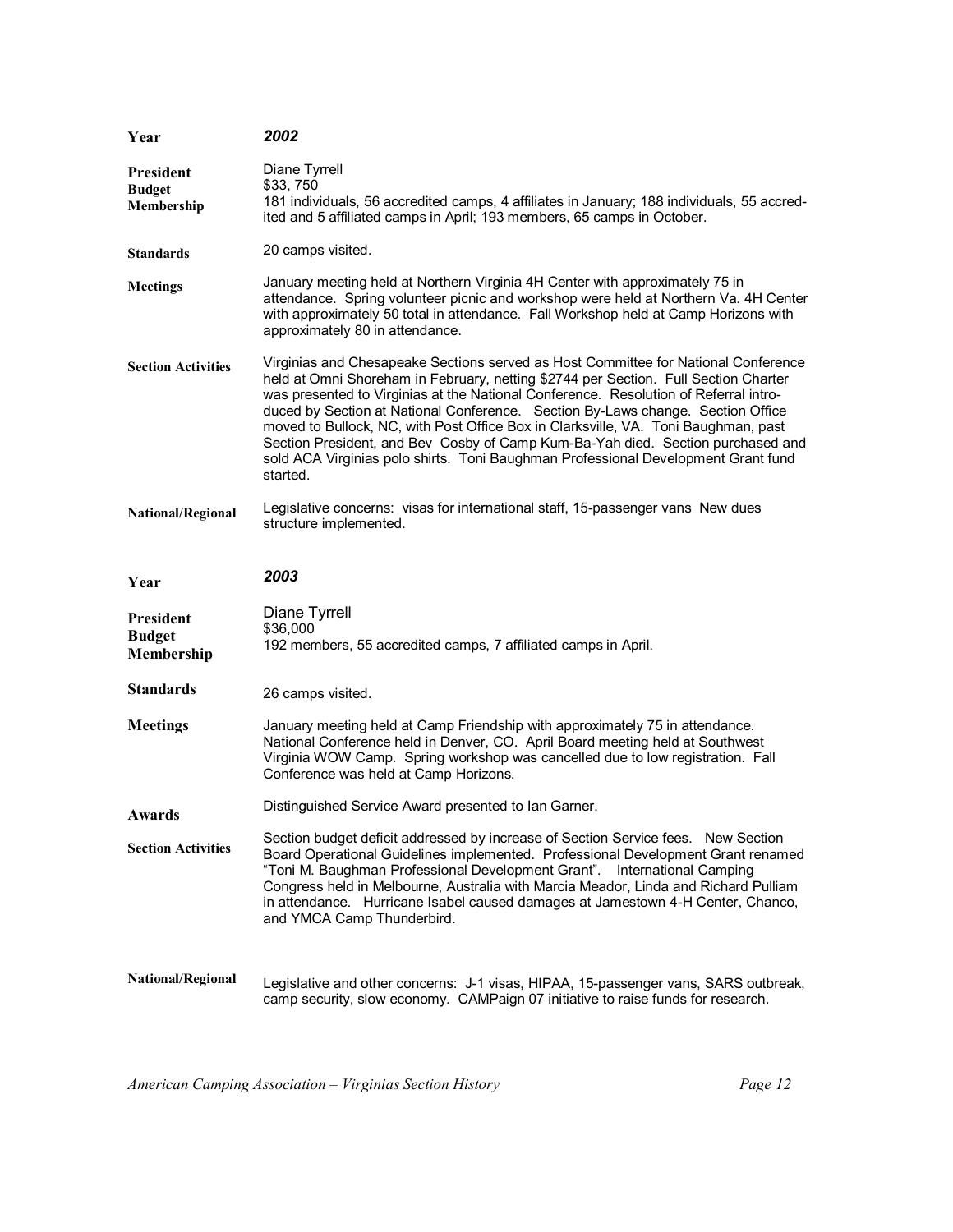| Year                                     | 2004                                                                                                                                                                                                                                                                                                                                                                                                                                                                                     |
|------------------------------------------|------------------------------------------------------------------------------------------------------------------------------------------------------------------------------------------------------------------------------------------------------------------------------------------------------------------------------------------------------------------------------------------------------------------------------------------------------------------------------------------|
| President<br><b>Budget</b><br>Membership | Diane Tyrrell<br>\$61,000<br>April report of 197 members, 56 accredited camps, 11 affiliated camps. Membership<br>increased to 262 individual members in August with addition of WV 4-H.                                                                                                                                                                                                                                                                                                 |
| <b>Standards</b>                         | 41 Standards Visitors did 21 Visits.                                                                                                                                                                                                                                                                                                                                                                                                                                                     |
| <b>Meetings</b>                          | January meeting held at Jamestown 4H Center. Board training was held April 27-28<br>with Susan Yoder. Fall Conference held at Camp Friendship. National Conference held<br>in San Francisco.                                                                                                                                                                                                                                                                                             |
| <b>Section Activities</b>                | Day Camp Training Grant of \$15,000 was received from Department of Social Services<br>to be used by March 1, 2005. By Laws revision were approved. Golf Tournament was<br>held at Laurel Ridge in October with over \$3000 net income. Board Retreat with Susan<br>Yoder.                                                                                                                                                                                                               |
| <b>National</b>                          | Name changed to American Camp Association. New national branding was<br>implemented. 15-passenger vans, FLSA revisions.                                                                                                                                                                                                                                                                                                                                                                  |
| Year                                     | 2005                                                                                                                                                                                                                                                                                                                                                                                                                                                                                     |
| <b>President</b>                         | Diane Tyrrell                                                                                                                                                                                                                                                                                                                                                                                                                                                                            |
| <b>Budget</b><br>Membership              | \$55,228<br>April membership was 262 individual members. Membership showed a record-breaking<br>29.4% increase by the end of the year.                                                                                                                                                                                                                                                                                                                                                   |
| <b>Standards</b>                         | 20 camps visited                                                                                                                                                                                                                                                                                                                                                                                                                                                                         |
| Awards                                   | Marvin Heimbach - S Cooper Dawson Award; Marcia Meador - Outstanding Service<br>Award; Patty Mulkeen- Membership Award; Richard Pulliam - Outstanding Service<br>Award.                                                                                                                                                                                                                                                                                                                  |
| <b>Meetings</b>                          | Winter Conference was held at Camp Easter Seals East in conjunction with grant<br>funded Day Camp Conference with Bob Ditter as keynoter. Over 100 in attendance.<br>Fall Conference was held at Camp Horizons with Peg Smith as keynoter. National<br>Conference held in Orlando, FL.                                                                                                                                                                                                   |
| <b>Section Activities</b>                | Three grant-funded day camp workshops were held in June in Roanoke, McLean, and<br>Wintergreen, serving 225 staff from 53 day camps. 5,000 copies of CAMP magazine<br>were distributed. Website was changed to national hosting with Section Executive<br>maintaining the pages. Sponsorship of 2005 WV 4-H Mountaineer Camping Institute of<br>\$1000 was approved. Nine Australian camp professionals visited Virginia camps.<br>Cooper Dawson, Owner/Director of Camp Alleghany died. |
| <b>National</b>                          | International Camping Congress held in Mexico City.                                                                                                                                                                                                                                                                                                                                                                                                                                      |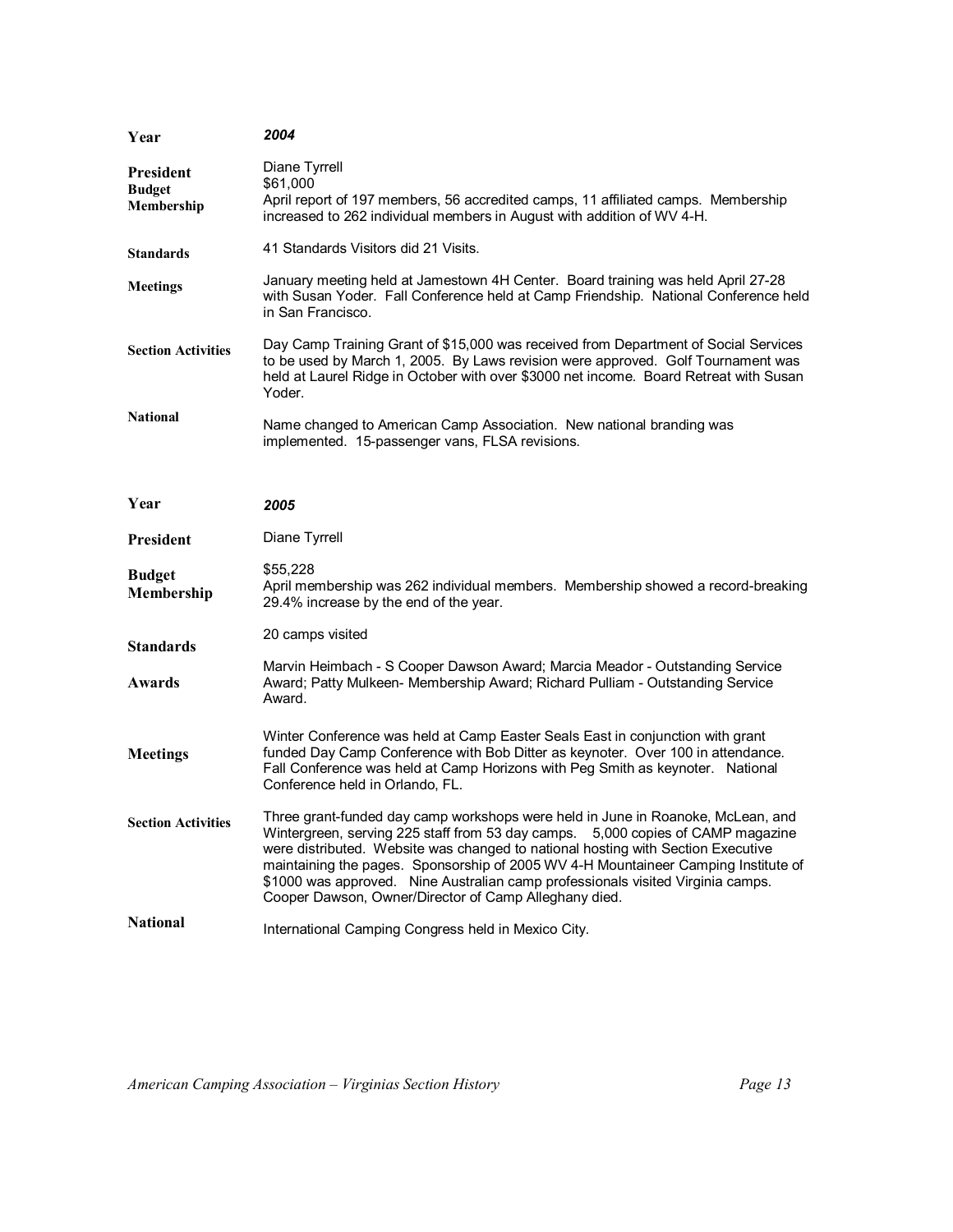| Year                                            | 2006                                                                                                                                                                                                                                                                                                                                                                                                                                                                                    |
|-------------------------------------------------|-----------------------------------------------------------------------------------------------------------------------------------------------------------------------------------------------------------------------------------------------------------------------------------------------------------------------------------------------------------------------------------------------------------------------------------------------------------------------------------------|
| <b>President</b><br><b>Budget</b><br>Membership | Diane Tyrrell<br>\$64,500<br>311 individuals, 72 camps (64 accredited) at year's end -- 16% increase.                                                                                                                                                                                                                                                                                                                                                                                   |
| <b>Standards</b>                                | 27 camps were visited and 25 were accredited.                                                                                                                                                                                                                                                                                                                                                                                                                                           |
| <b>Meetings</b>                                 | Winter Conference was held at Northern Virginia 4-H Center, Nancy Frankel as Key-<br>noter, with 85 in attendance. Fall Conference was held at Camp Horizons, followed by<br>a Health Managers' Seminar with Linda Erceg. National Conference was held in<br>Chicago.                                                                                                                                                                                                                   |
| Awards                                          | Diane Tyrrell, Distinguished Service Award. Greg Cronin received a National Service<br>Award.                                                                                                                                                                                                                                                                                                                                                                                           |
| <b>Section Activities</b>                       | 2100 copies of CAMP magazine were distributed. An advertising program was funded<br>at \$5000 for four designated metropolitan areas. Loudon County Health Department<br>investigated bats and rabies exposure in a Girl Scout Camp, generating national<br>exposure. WV 4-H added more memberships for Food & Nutrition staff.                                                                                                                                                         |
| <b>National</b>                                 | State camp regulations placed on national website. 5-year Healthy Camp Study,<br>sponsored by Markel Insurance, was launched.                                                                                                                                                                                                                                                                                                                                                           |
| Year                                            | 2007                                                                                                                                                                                                                                                                                                                                                                                                                                                                                    |
| <b>President</b><br><b>Budget</b><br>Membership | Diane Tyrrell<br>\$66,000<br>315 individuals, 68 camps (64 accredited). Membership Thrown-Down against Texoma                                                                                                                                                                                                                                                                                                                                                                           |
|                                                 | Section -- won by Texoma.                                                                                                                                                                                                                                                                                                                                                                                                                                                               |
| <b>Standards</b>                                | 21 camps visited, 20 accredited. New Standards program implemented.                                                                                                                                                                                                                                                                                                                                                                                                                     |
| <b>Meetings</b>                                 | Winter Conference at Camp Bethel, with keynoter Jim Cain, was attended by almost<br>100. Fall Conference at WE Skelton 4-H Center with Keynoter Steve Cony was<br>attended by 65. New Directors Orientation was attended by 41 at WVU. National<br>Conference in Austin, TX.                                                                                                                                                                                                            |
| <b>Awards</b>                                   | Maile Armstrong - Distinguished Service Award; Marcia Meador - S. Cooper Dawson<br>Award; Cat Holbert - Rookie of the Year.                                                                                                                                                                                                                                                                                                                                                             |
| <b>Section Activities</b>                       | Mountaineer Camping Institute was sponsored at \$1000. Accredited Camps Open<br>House Day was held on April 28. Advertising program was funded at \$5000.<br>Sponsorships were obtained for the Winter Conference (IJ Foods) and Open House<br>(Camp Doctor). An application for a \$15000 grant from the Virginia Health Department<br>was submitted but not funded. Net proceeds from the Golf Tournament was \$4200.<br>Diane Tyrrell and Greg Cronin elected to National ACA Board. |
| <b>National/Regional</b>                        | Virginia Tech shootings. New national technology CRM system was implemented.<br>Basic Camp Directors Course held at Northern Virginia 4-H Center. US Forest Service<br>released new regulations.                                                                                                                                                                                                                                                                                        |